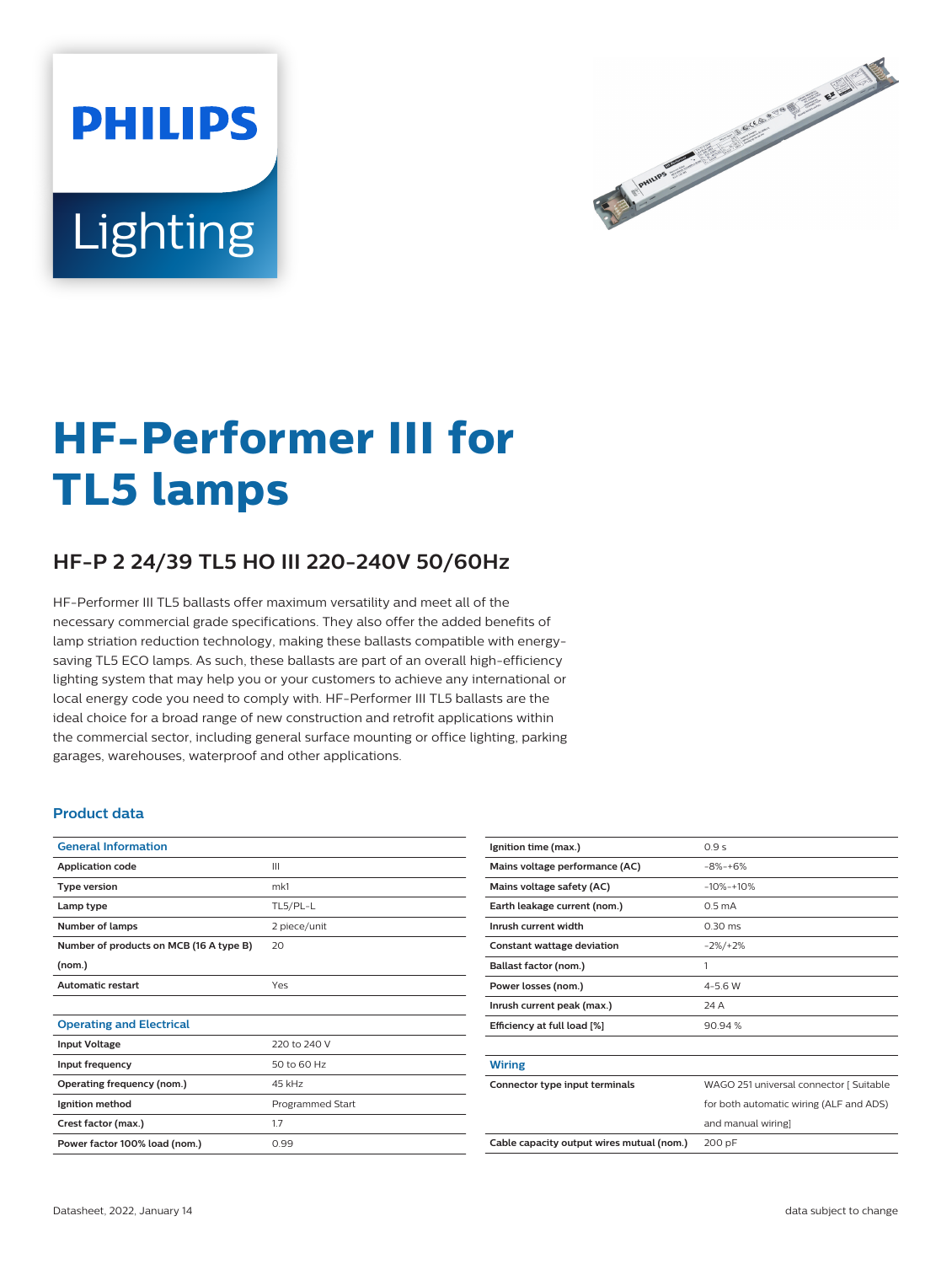## **HF-Performer III for TL5 lamps**

| Connector type output terminals             | WAGO 251 universal connector [ Suitable |  |  |  |  |
|---------------------------------------------|-----------------------------------------|--|--|--|--|
|                                             | for both automatic wiring (ALF and ADS) |  |  |  |  |
|                                             | and manual wiring]                      |  |  |  |  |
| Cable length hot-wiring                     | $0.75 \; m$                             |  |  |  |  |
| Wire strip length                           | 8.0-9.0 mm                              |  |  |  |  |
| Dual fixture master/slave                   | Not applicable [ Master/Slave oper. not |  |  |  |  |
|                                             | applicable]                             |  |  |  |  |
| Input terminal cross section                | $0.50 - 1.00$ mm <sup>2</sup>           |  |  |  |  |
| Output terminal cross section               | 0.50-1.00 mm <sup>2</sup>               |  |  |  |  |
| Cable capacity output wires to earth (nom.) | 200 pF                                  |  |  |  |  |
|                                             |                                         |  |  |  |  |
| <b>System characteristics</b>               |                                         |  |  |  |  |
| Rated ballast-lamp power                    | 24/39 W                                 |  |  |  |  |
| System power on PL-L                        | 89.6W@2x40 W                            |  |  |  |  |
| Lamp power on PL-L                          | 84W@2x40W                               |  |  |  |  |
| Power loss on PL-L                          | 5.6W@2x40 W                             |  |  |  |  |
| System power on TL5 ECO                     | 46W@2x20 W; 73W@2x34 W                  |  |  |  |  |
| Lamp Power on TL5 ECO                       | 42W@2x20 W; 68W@2x34 W; W               |  |  |  |  |
| Power loss on TL5 HO                        | 4W@2x24 W; 5.0W@2x39 W                  |  |  |  |  |
| Lamp power on TL5 HO                        | 48W@2x24 W; 71W@2x39 W                  |  |  |  |  |
| System power on TL5 HO                      | 52W@2x24 W; 76W@2x39 W                  |  |  |  |  |
| Rated lamp power on TL5 HO                  | 24/39 W                                 |  |  |  |  |
| Power loss on TL5 ECO                       | 4W@2x20 W; 5W@2x34 W                    |  |  |  |  |
|                                             |                                         |  |  |  |  |
| <b>Temperature</b>                          |                                         |  |  |  |  |
| T-ambient (max.)                            | 60 °C                                   |  |  |  |  |
| T-ambient (min.)                            | $-25 °C$                                |  |  |  |  |
| T storage (max.)                            | 50 °C                                   |  |  |  |  |
| T storage (min.)                            | $-40 °C$                                |  |  |  |  |
| T-case lifetime (nom.)                      | 80 °C                                   |  |  |  |  |
| T-Case maximum (max.)                       | 80 °C                                   |  |  |  |  |
| T-Ignition (max.)                           | 60 °C                                   |  |  |  |  |
| T-Ignition (min.)                           | $-25$ °C                                |  |  |  |  |
|                                             |                                         |  |  |  |  |
| <b>Mechanical and Housing</b>               |                                         |  |  |  |  |
| Housing                                     | L 360x30x21                             |  |  |  |  |
|                                             |                                         |  |  |  |  |
| <b>Emergency Operation</b>                  |                                         |  |  |  |  |
| Nominal light output after 60 seconds       | 100% of EBLF                            |  |  |  |  |

| Nominal light output after 5 seconds | 50% of EBLF                           |  |  |  |
|--------------------------------------|---------------------------------------|--|--|--|
|                                      |                                       |  |  |  |
| <b>Approval and Application</b>      |                                       |  |  |  |
| Energy efficiency index              | A <sub>2</sub> BAT                    |  |  |  |
| <b>IP</b> classification             | IP 20 [ Ingress Protection 20]        |  |  |  |
| <b>EMI 9 kHz  30 MHz</b>             | EN 55015 edition 7.1                  |  |  |  |
| EMI 30 MHz  1,000 MHz                | <b>EN55022 level B</b>                |  |  |  |
| Safety standard                      | IEC 61347-2-3                         |  |  |  |
| Performance standard                 | IEC 60929                             |  |  |  |
| <b>Quality standard</b>              | ISO 9000:2000                         |  |  |  |
| <b>Environmental standard</b>        | <b>ISO 14001</b>                      |  |  |  |
| Harmonic current emission standard   | IEC 61000-3-2                         |  |  |  |
| <b>EMC immunity standard</b>         | IEC 61547                             |  |  |  |
| <b>Vibration standard</b>            | IEC68-2-6 F c                         |  |  |  |
| <b>Bumps standard</b>                | IFC 68-2-29 Fb                        |  |  |  |
| <b>Humidity standard</b>             | FN 61347-2-3 clause 11                |  |  |  |
| <b>Approval marks</b>                | CE marking ENEC certificate VDE-EMV   |  |  |  |
|                                      | certificate                           |  |  |  |
| <b>Temperature marking</b>           | Yes                                   |  |  |  |
| <b>Emergency standard</b>            | IEC 60598-2-22                        |  |  |  |
| Humming and noise level              | $<$ 30 dB(A)                          |  |  |  |
|                                      |                                       |  |  |  |
| <b>Product Data</b>                  |                                       |  |  |  |
| Full product code                    | 872790095226100                       |  |  |  |
| Order product name                   | HF-P 2 24/39 TL5 III 220-240V 50/60Hz |  |  |  |

100 %

**Normal operating voltage (DC)** 220-240 V **Battery voltage lamp operation** 176-275 **Battery voltage guaranteed operation** 176-275 V **Battery voltage guaranteed ignition** 186-275 V

**Emergency ballast lumen factor (EBLF)**

**(nom.)**

| <b>Product Data</b>               |                                       |
|-----------------------------------|---------------------------------------|
| <b>Full product code</b>          | 872790095226100                       |
| Order product name                | HF-P 2 24/39 TL5 III 220-240V 50/60Hz |
| EAN/UPC - product                 | 8727900952261                         |
| Order code                        | 95226100                              |
| SAP numerator - quantity per pack |                                       |
| Numerator - packs per outer box   | 12                                    |
| <b>SAP material</b>               | 913713034166                          |
| SAP net weight (piece)            | 0.250 kg                              |

| Housing                               | L 360x30x21  |  |  |
|---------------------------------------|--------------|--|--|
|                                       |              |  |  |
| <b>Emergency Operation</b>            |              |  |  |
| Nominal light output after 60 seconds | 100% of EBLF |  |  |
| Battery voltage lamp ignition         | 186-275 V    |  |  |